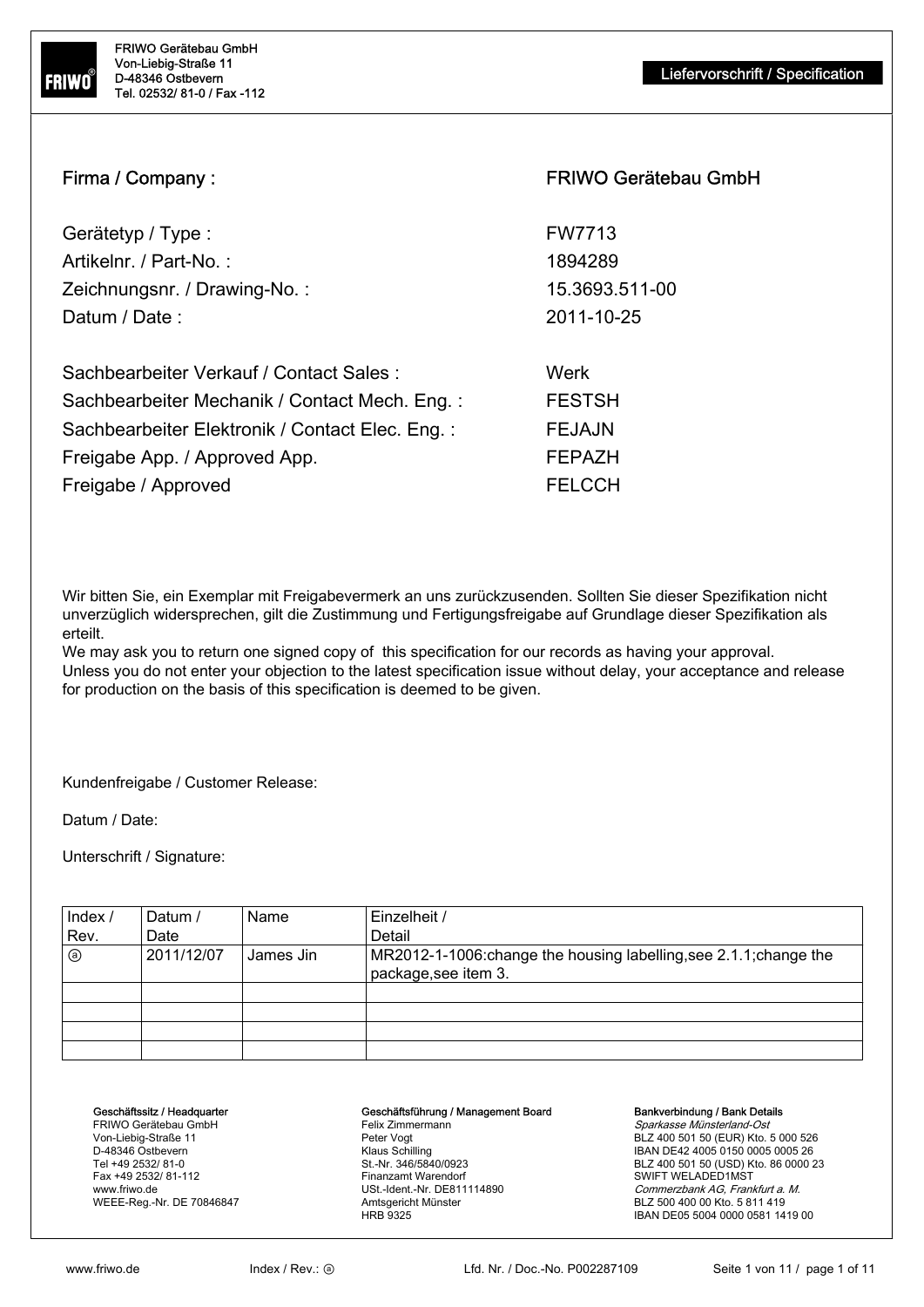**FRIWO** 

Firma / Company: FRIWO Gerätebau GmbH<br>Gerätetyp / Typ FW7713 Gerätetyp / Typ FW7713<br>Art.-Nr. / Part-No. 1894289 Zeichnungs-Nr. / Draw.-No.

## 1 Gehäuse / Housing:

Gehäusetyp / housing-typ: USB Material: PC/ABS V1 125°C Farbe Boden/ bottom colour: black Farbe Deckel/ cover colour: black



Note:without/ohne mark = FRIWO Gerätebau GmbH Germany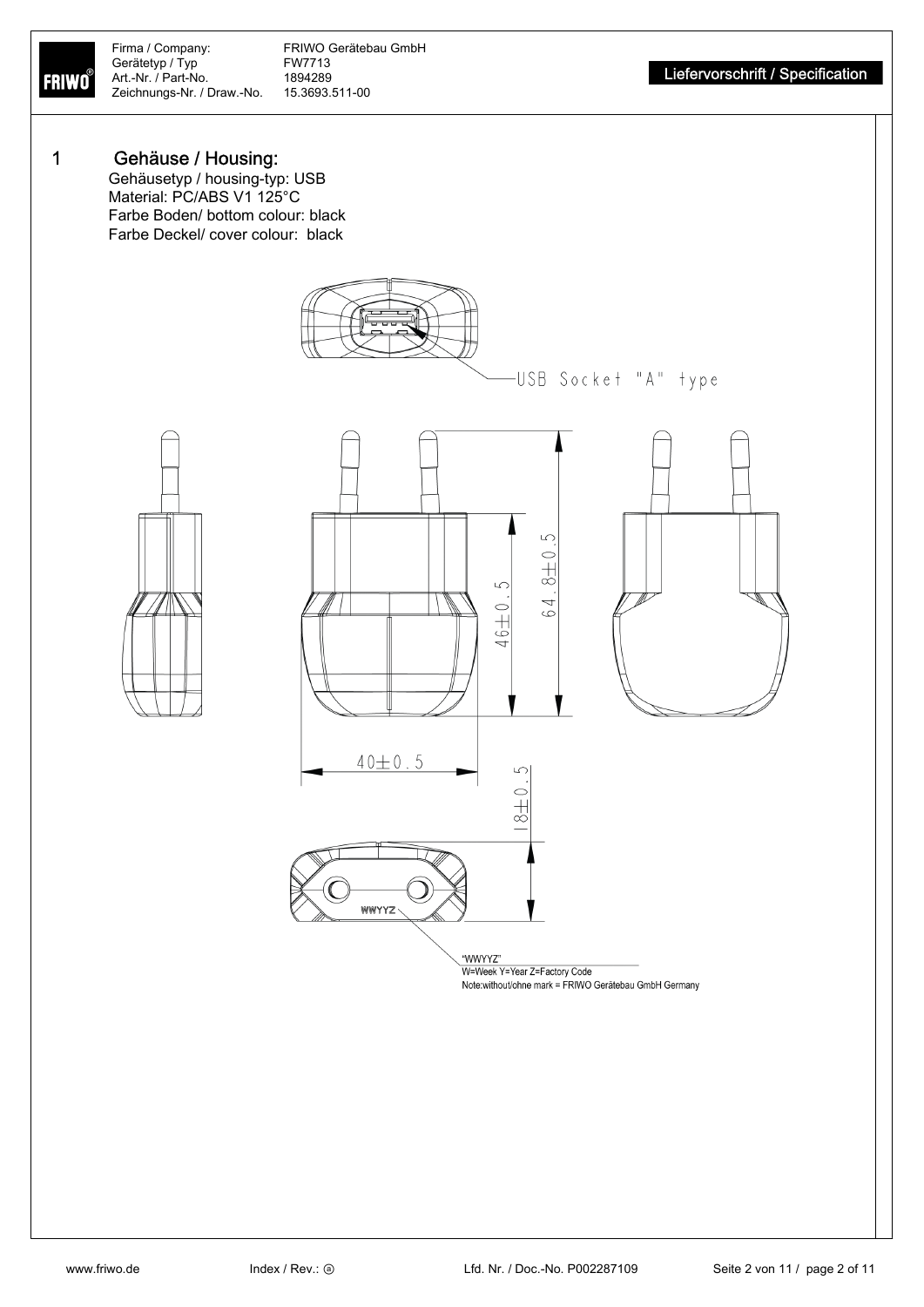FRIWO

ⓐ

# 2 Gehäuseaufschriften / Housing labelling:

2.1 Bodenbeschriftung / Bottom labelling

2.1.1



Print colour of font: white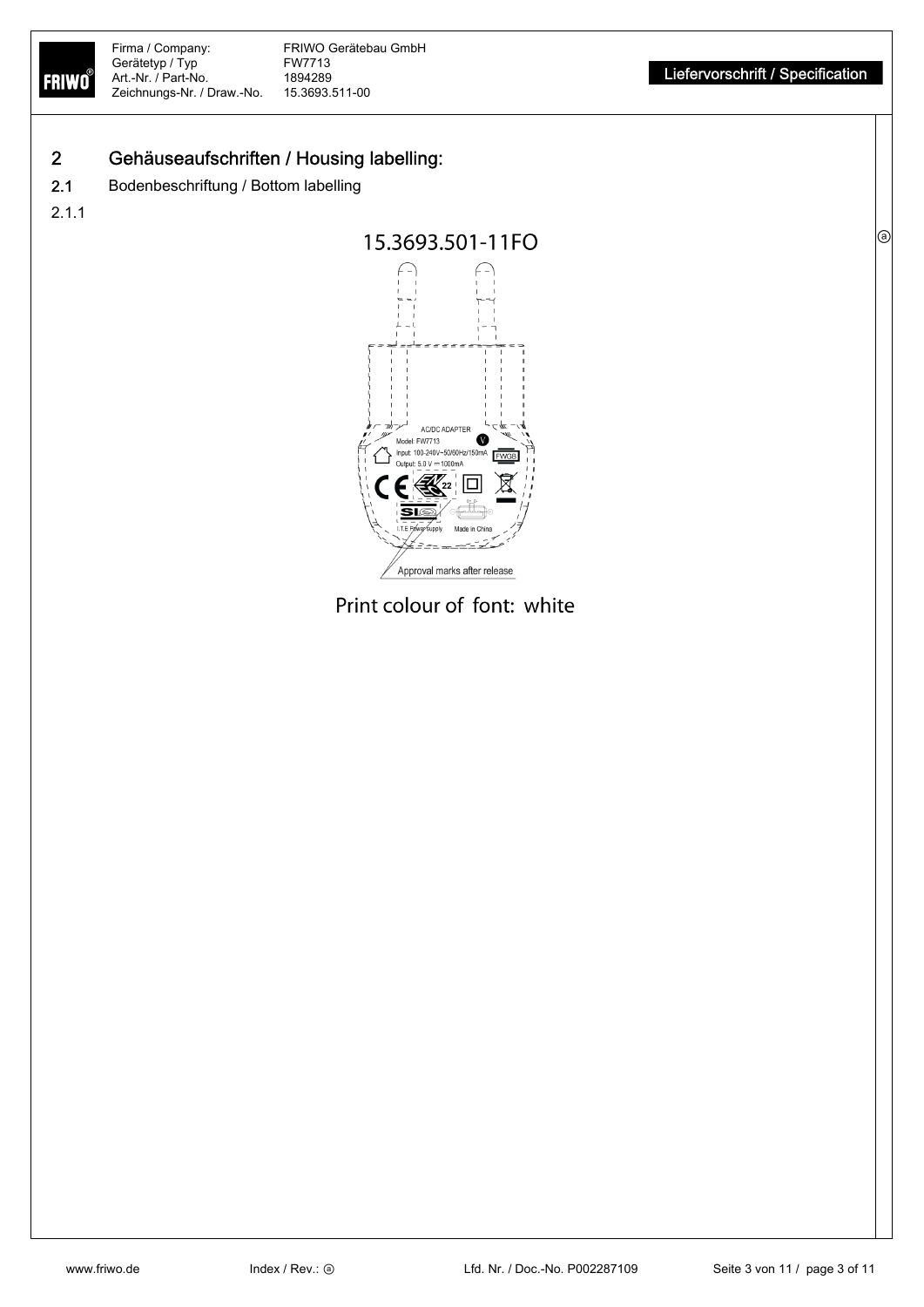

## 3 Verpackung / packaging:

3.1 Einzelverpackung / individual packaging:15.3693.056-10 mit Beschriftung \* / with printing \*

- AC/DC ADAPTER SPEC.-NO.:15.3693 PART-NO.:1894289 OUTPUT:5V DC/1,0A INPUT:100-240V AC
- 3.2 Sammelverpackung / bulk packaging: 28 er UMKARTON / Carton 28
- 3.2.1 Aussenabmessungen / Outer dimensions: 433mm x 338mm x 196mm
- 3.3 Anzahl der Geräte pro Umkarton / amount of units per master carton: 288 72 units per Layer/4layer per carton
- 3.4 Gewicht pro Stück / weight per unit: 25 g
- 3.5 Lagertemperatur / storage temperature: -20°C +70°C / 5 to 95 rel. hum.

(a)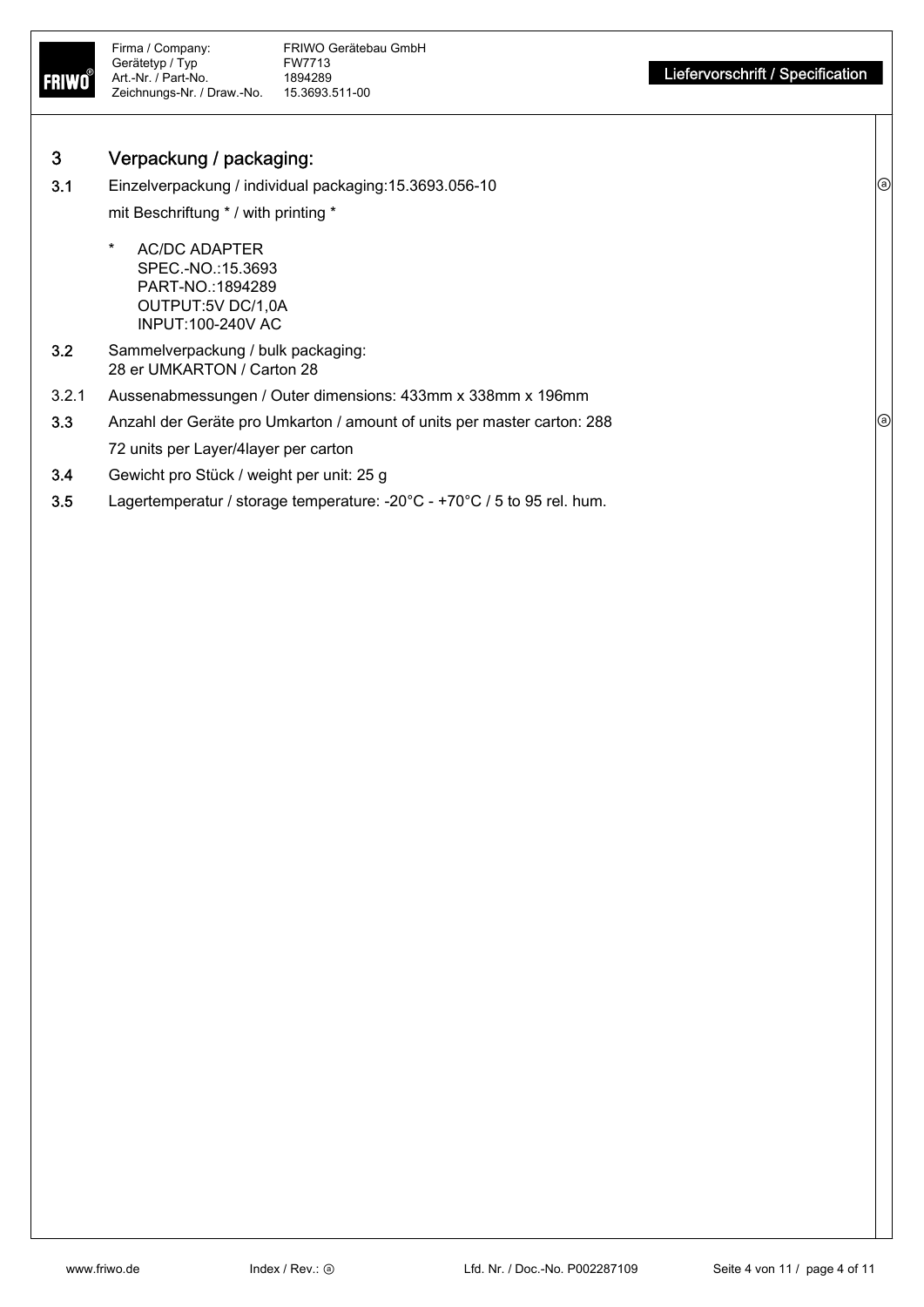ⓐ

## 3.6 Verpackungsvorschriften / packaging specification:

1,1821105 white label 152x102mm:for printing Model Number,Part Number etc. 2,One label on each master carton,labels must face out on a loaded pallet.

## Inner package:



## Pallet package:



#### Notes:

- 1) 288 pcs per carton
- 2) 6 carton per layer
- 3) 5 layer per pallet
- 4) total 8640 pcs per 5-layer-pallet

#### Notes:

- 1) 288 pcs per carton
- 2) 6 carton per layer
- 3) 5 layer per pallet
- 4) total 8640 pcs per 5-layer-pallet

1 stack (5-layer-pallet and 5-layer-pallet)  $= (8640 \text{pcs.} + 8640 \text{pcs.})$ 

- $= 17280$  pcs per stack
- 

22 pallets (11 stacks of each type) =190080 pcs. per 20ft container

48 pallets (24 stacks of each type) =414720 pcs. per 40ft container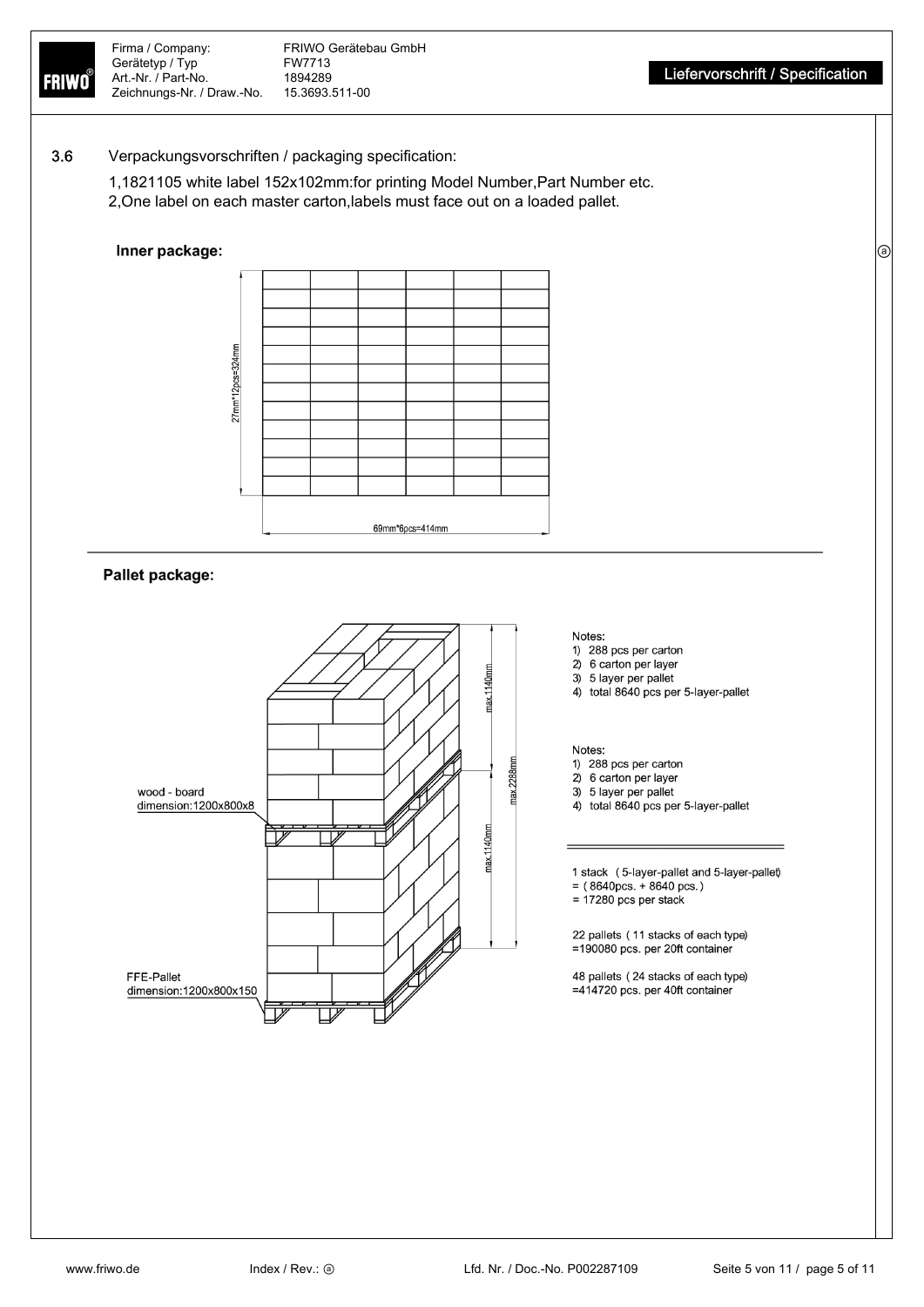# 4 Allgemeine Prüfbedingungen / General test conditions:

4.1 In einem Bereich der Umgebungstemperatur von 0°C bis +40°C bei 90% relativer Luftfeuchte, keine Betauung, muss die einwandfreie Funktion des Gerätes gewährleistet sein.

> Within an ambient temperature range from 0°C to +40°C at 90% relative humidity, no condensation, the faultless function of the unit must be guaranteed.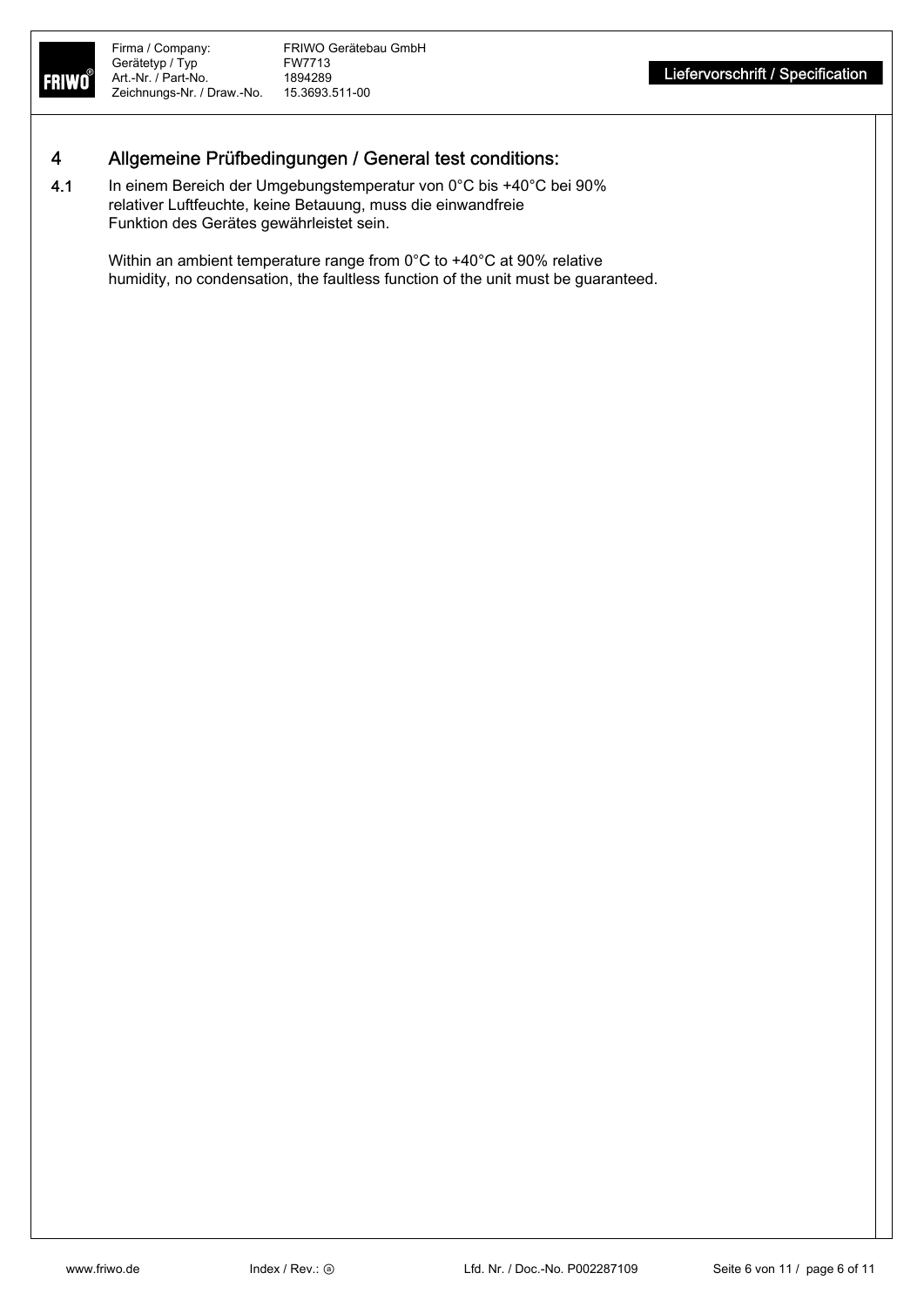

5.4 Efficiency

Efficiency can meet Energy Star Level " V "( $\geq$  68.2% measured at USB socket)

5.4.1 Ausgangskennlinie / Output characteristic:

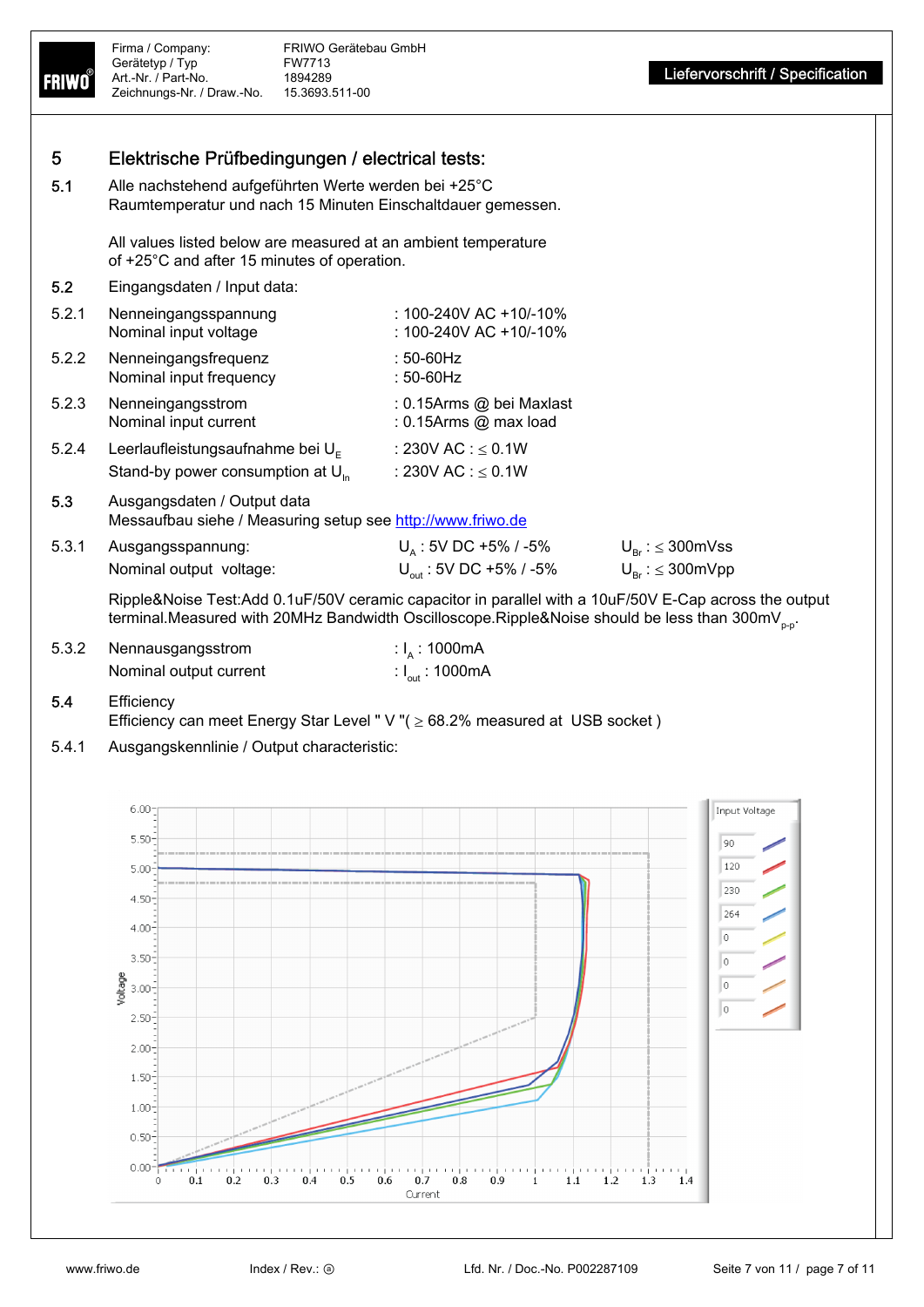

## 5.4.2 Startup and Turn-on Delay

Power supply shall be able to start up into a resistive load up to the maximum rated current.The elapsed time between the application of input power and the attainment of output voltage to the nominal value shall not exceed 3 seconds.

## 5.4.3 Short-Circuit Protection

The power supply shall withstand a continous output short circuit without damage.The short circuit may be applied before power-up,or after power-up.The power supply shall resume normal operation after the short circuit is removed.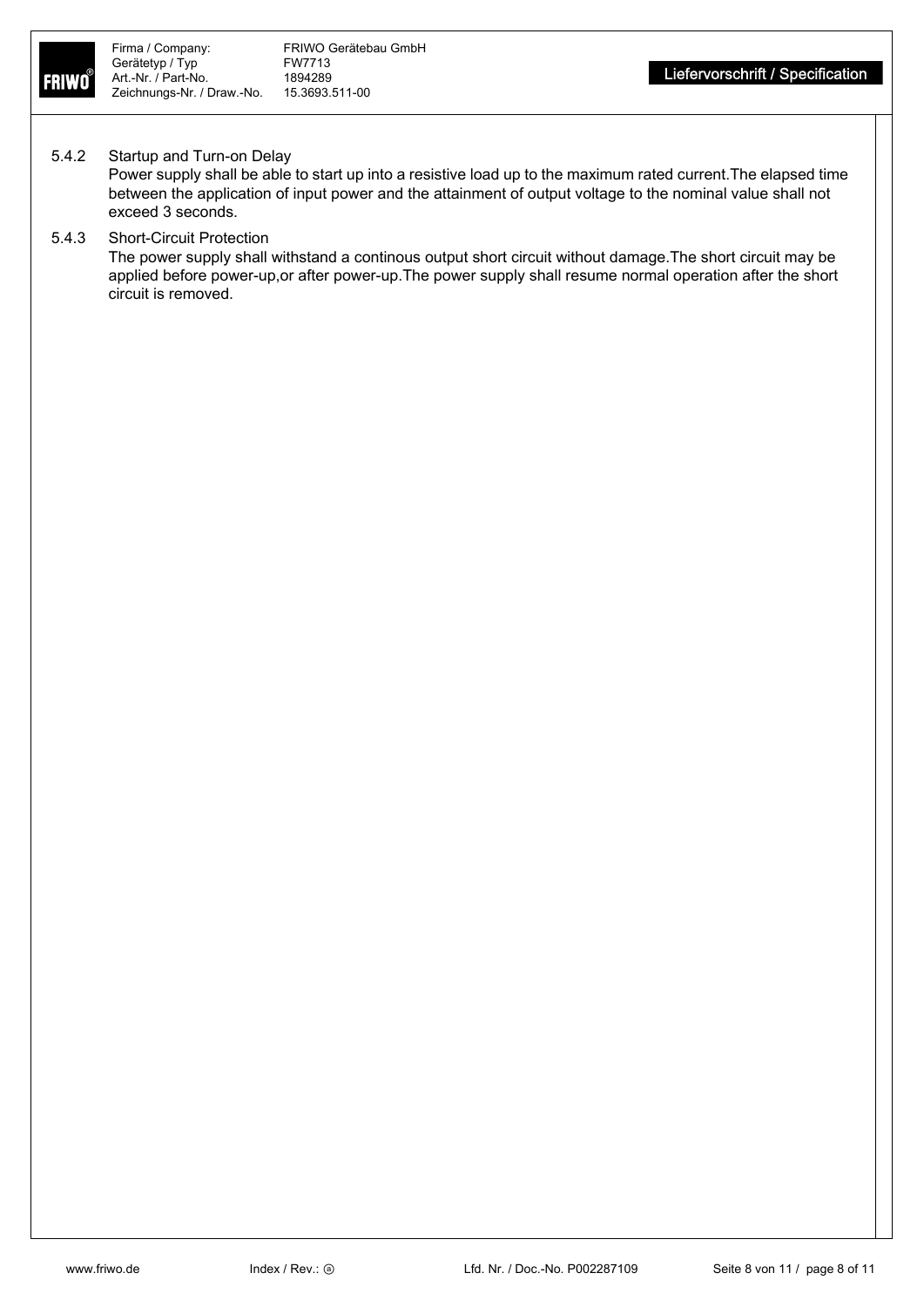

# 6 Sicherheitsanleitung / Safety details:

Sicherheitsaufbau nach / Safety-standard : EN60950-1 acc. to

| Schutzklasse / Protection class                               | ÷Ш                                                                                   |
|---------------------------------------------------------------|--------------------------------------------------------------------------------------|
| Trennung (prim.-sek.)                                         | : Galvanisch durch Wandler                                                           |
| Separation (prim.-sec.)                                       | : Galvanic by transformer                                                            |
| Kriech- und Luftstrecken / Creepage<br>distance and clearance | : $\geq$ Kr : 5mm, Lu : 4,4mm ; Cr : 5mm, Cl : 4,4mm                                 |
| Ableitstrom                                                   | : I Ableit ≤ 250µA<br>Gemessen nach EN60950-1 siehe www.friwo.de                     |
| Leakage current                                               | : I leak ≤ 250µA<br>According to EN60950-1 see www.friwo.de                          |
| Hochspannungstest / High-voltage test                         | ∷ > 3kVac                                                                            |
| Anwendungsbereich                                             | : Einrichtungen der Informationstechnik, einschließlich elektrische<br>Büromaschinen |
| Range of application                                          | : Information Technology Equipment including electrical office<br>equipment          |
| Umgebungstemperatur / Ambient<br>temperature range            | : 0°C bis / to $+40^{\circ}$ C                                                       |

\*This product complies with USB-IF Battery Charging Specifications Version 1.2.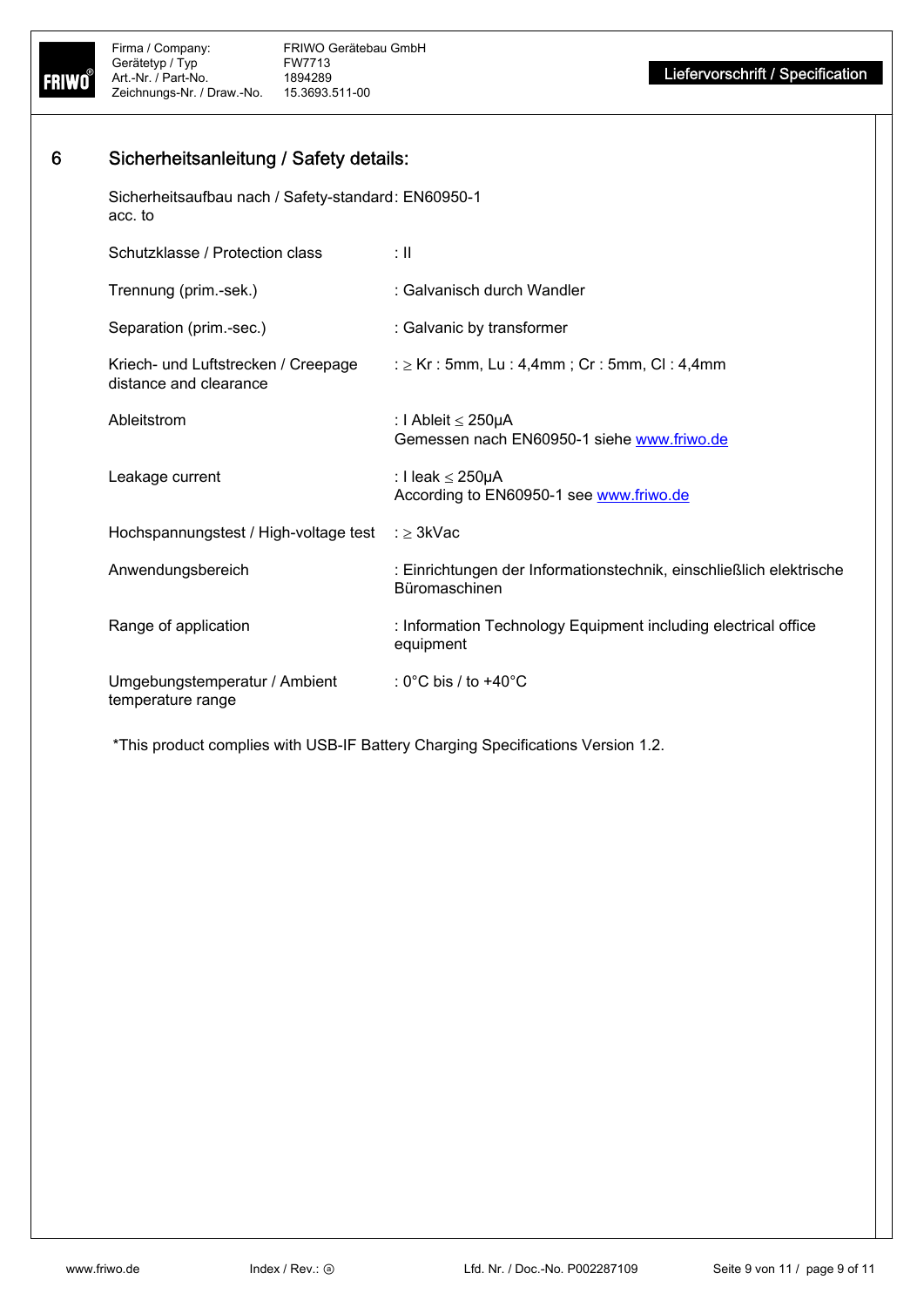## 7 CE-Konformitätserklärung / Declaration of Conformity

Wir, der Hersteller, erklären hiermit, dass das Produkt: / We, the manufacturer, hereby confirm, that the product:

| Gerätetyp / Type: | FW7713 |
|-------------------|--------|
|                   |        |

Artikel-Nr. / Part-No.: 1894289

Zeichnungs-Nr. / Drawing-No.: 15.3693.511-00

weitere Merkmale / additional information:

mit der beiliegenden Beschreibung die Anforderungen der Niederspannungsrichtlinie 2006/95/EG, der EMV-Richtlinie 2004/108/EG und Öko-Design Richtlinie 2009/125/EG erfüllt.

with the enclosed description fulfils the requirements of the Low Voltage Directive 2006/95/EC, the regulations of the EMC Directive 2004/108/EC and the eco design Directive 2009/125/EC.

Das Gerät entspricht der / The unit corresponds to:

a) Niederspannungsrichtlinie / Low Voltage Directive b) EMV-Richtlinie / EMC Directive c) Öko Design / ECO Design □ EN 60950-1 01/2011 □ EN 55022 05/2008 □ EN 55024 10/2003 □ Step 2

Ausstelldatum / Date of issue: 2011-10-25

1. D. Bischi

\_\_\_\_\_\_\_\_\_\_\_\_\_\_\_\_\_\_\_\_\_\_\_\_\_\_\_\_\_\_\_\_\_\_\_\_\_\_\_\_\_\_\_\_\_\_\_\_\_\_

\_\_\_\_\_\_\_\_\_\_\_\_\_\_\_\_\_\_\_\_\_\_\_\_\_\_\_\_\_\_\_\_\_\_\_\_\_\_\_\_ \_\_\_\_\_\_\_\_\_\_\_\_\_\_\_\_\_\_\_\_\_\_\_\_\_\_\_\_\_\_\_\_\_\_\_\_\_\_\_\_\_\_\_\_\_\_\_\_\_\_

Quality Manager i. A. Klaus Dieter Bischoff

FRIWO

FRIWO Gerätebau GmbH Von-Liebig-Straße 11 48346 Ostbevern

A. Weginn

Firmenstempel / Company stamp Manager Product Design FPS i. V. Armin Wegener